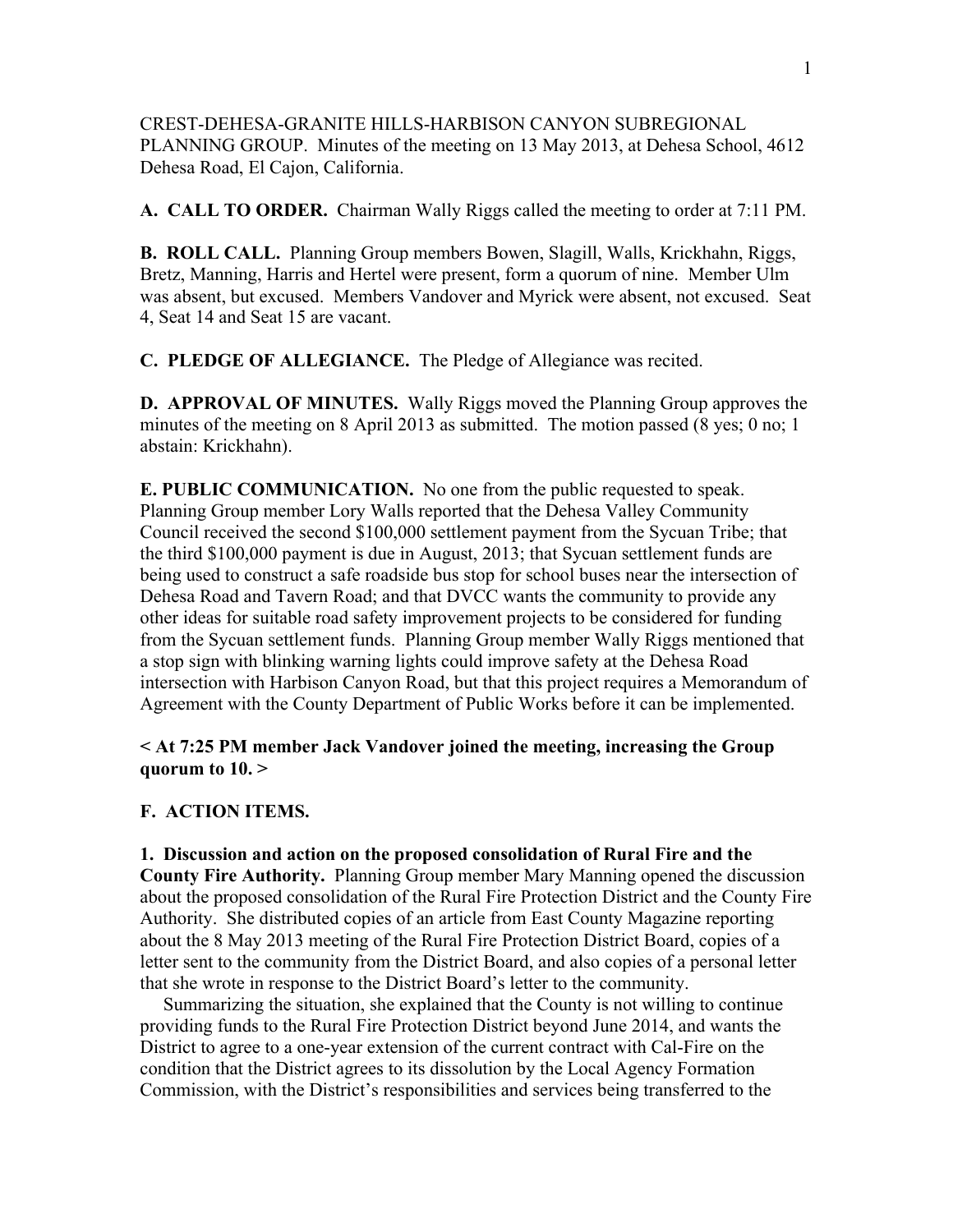jurisdiction of the County Fire Authority. The District could reject the County's proposal and remain independent, but it would then not have sufficient funding after June 2014 to maintain professionally staffed fire stations in Harbison Canyon, Dehesa and elsewhere, and would also have to raise special assessments within the District from \$100 per household to \$450-\$500 per household despite closing several fire stations and only keeping open the stations in Jamul and Otay.

 Mary Manning pointed out that if the District refused the County's proposal, staffing at the fire stations in Harbison Canyon and Dehesa would revert to the volunteer staffing levels of 2006, the FEMA funds that have been allocated for construction of sleeping quarters at the Harbison Canyon station could be lost, and the improved ISO ratings allowing for better fire insurance ratings in the community (based on fully staffed fire stations and the recently installed hydrants) would also be jeopardized.

 Mary moved that the Planning Group writes a letter to the County and District that states the communities in the Subregion want to maintain the current (or better) staffing of their fire stations, with professional paid staff, and with Harbison Canyon and Dehesa fire stations maintained at their current budget levels; with the stations' current abilities to fight fires maintained in order to continue homeowners' opportunities to obtain fire insurance; and with better lines of communication and a simplified command structure regarding contacts between community fire stations and administrative authorities.

 Before a vote on the motion the Group discussed possible problems that might be associated with an independent District, or with a consolidated County Fire Authority; if the Harbison Canyon and Dehesa stations could be removed from the District (should it seek independence) and join the County Fire Authority; and also that the Group would not be able to prepare an adequately informed letter to the District and County Fire Authority prior to the 4 June submission date.

 Wally Riggs suggested an alternative action whereby the Group sends an email to Supervisor Jacob requesting her views about how the Subregion and its fire stations would be affected if 1) the Rural Fire Protection District is dissolved, 2) if the District becomes independent; and specifically, how the Harbison Canyon and Dehesa fire stations can best be maintained at their current or better levels of staffing and service.

 Mary Manning withdrew her original motion. She then moved that the Group writes a letter addressed to Supervisor Jacob, and Kenneth Miller, Herman Reddick and Susan Casarano of the County Fire Authority, recommending that the Rural Fire Protection District is dissolved and its responsibilities and services are merged and consolidated with the County Fire Authority, because without protection provided by CFA there will be effectively no local fire protection at all in the communities of the Subregion. The motion passed (10 yes; 0 no; 0 abstain).

#### **G. GROUP BUSINESS.**

**1. Announcements and correspondence.** Chairman Wally Riggs reviewed for the Group correspondence from Department of Public Works concerning its plans to install and/or replace guard rails on certain roads in Crest. (Jason Harris volunteered to scan this letter and email it to Group members.)